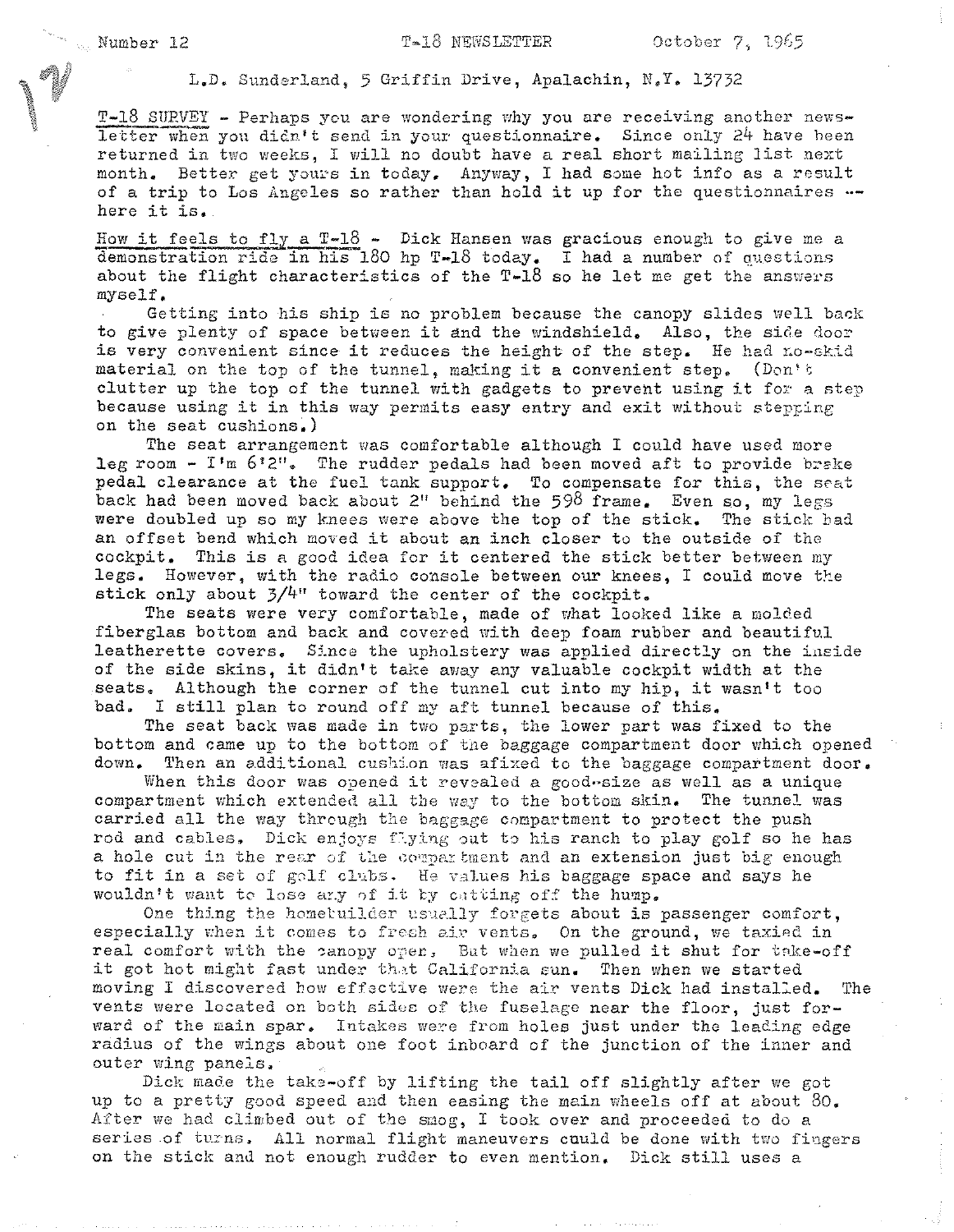spring hooked to the stick for trim but this isn't adequate with a full load and an empty tank so he is planning to put in the trim system which John will be publishing soon.

Indicated cruise speed was  $160$  mph at  $6500$  feet. This is about  $182$ . true.

Having heard rumors that the  $T-1.8$ 's stall is tricky, I asked Dick about it. He said "No, I think it handles as well or better than most factory jobs in a stall, just watch." So he pulled on carb heat and cut the throttle. When the needle read 70, it started to buffet and this increased until the speed dropped to 65, Then the left wing dropped and Dick picked it up with aileron and kept whipping the stick around to keep the wings level until the nose dropped and he let it pick up speed. I the wings level until the nose dropped and he let it pick up speed. asked if he could hold it level with rudder only so he tried another one. He kept the wings level until it began to buffet at 70 mph. But soon a wing dropped and he chickened out and used aileron. Then I tried several stalls with the same results. I was surprised at the effectiveness of the ailerons all the way through.

I asked Dick if he recommended a full stall landing. He said that it is not very practical because the tail wheel drags first. If you go ahead and stall it, the tail will hit first then the front will bounce down on one wheel or the other. Dick usually touches down at between 75 to 80 with the tail wheel touching just a little before the main gear.

When we made our approach, Dick came over the fence at about 85 and greased it right on, touching down at just under  $80$ . He then seemed to do quite a bit of fancy work with the rudder to keep it rolling straight. He let me finish the roll out and taxi back to the ramp. He has brakes on both sets of pedals.

I asked Dick how small a field the average guy could operate a T-18 out of and he replied '12500 feet at first, 2000 after you get the feel of it." With flaps he thinks it should cut down on the runway requirements.

Ground handling during roll-out is pretty tricky and now I can understand why Bill Warwick said he wouldn't let anyone else land his ship -it has only one set of brakes, Dick said he didn't have too much trouble getting the feel of his ship. He just made some taxi runs first and then took it off. However, I might add that he is a very accomplished pilot and does such things as flight test converted turbo-prop twin Beeches for his own company.

Dick says he hasn't had the time to do so yet, but he plans to conduct a thorough flight test program in cooperation with John. No one has yet rolled or done any form of acrobatios in a T-18 although John did a one turn spin. I asked him why he didn't do more and he said that he didn't trust any of the canopy arrangements. Hansen's is rugged enough but because of the horizontal rails, the canopy can't be opened in flight and it would be hard to get out of it in an emergency, Aerodynamic forces on the canopy keep it forced forward. The sloping rails shown in the plans will still cause a small forward force but it will be only about 20 pounds.

What's my reaction to the T.18 now that I've flown all three ships now flying? One word describes the experience -- tremendous! If I have gone into considerable detail about a few little items which need improving or attention, it doesn't mean that I'm anything less than enthusiastic about the workmanship in these three ships and in the  $I = -18$  design in general. It is hoped that these comments will be of assistance to you as you complete and equip your ship.

Occasionally we find a guy who has no flying or building experience but  $\frac{1}{2}$  who plans to modify the  $\frac{1}{2}$ -18 to a  $\frac{1}{2}$ -place version and fly it out of a 1000 foot stip which has a few trees at the down hill end  $\sim$  after he gets a little dual. If you know of anyone like this, try to talk him out of it.

FLASH - Just got word that Bob Kaergaard's ship has been flown - once around the field accidentally while making taxi runs.

 $\mathbb{I}^*$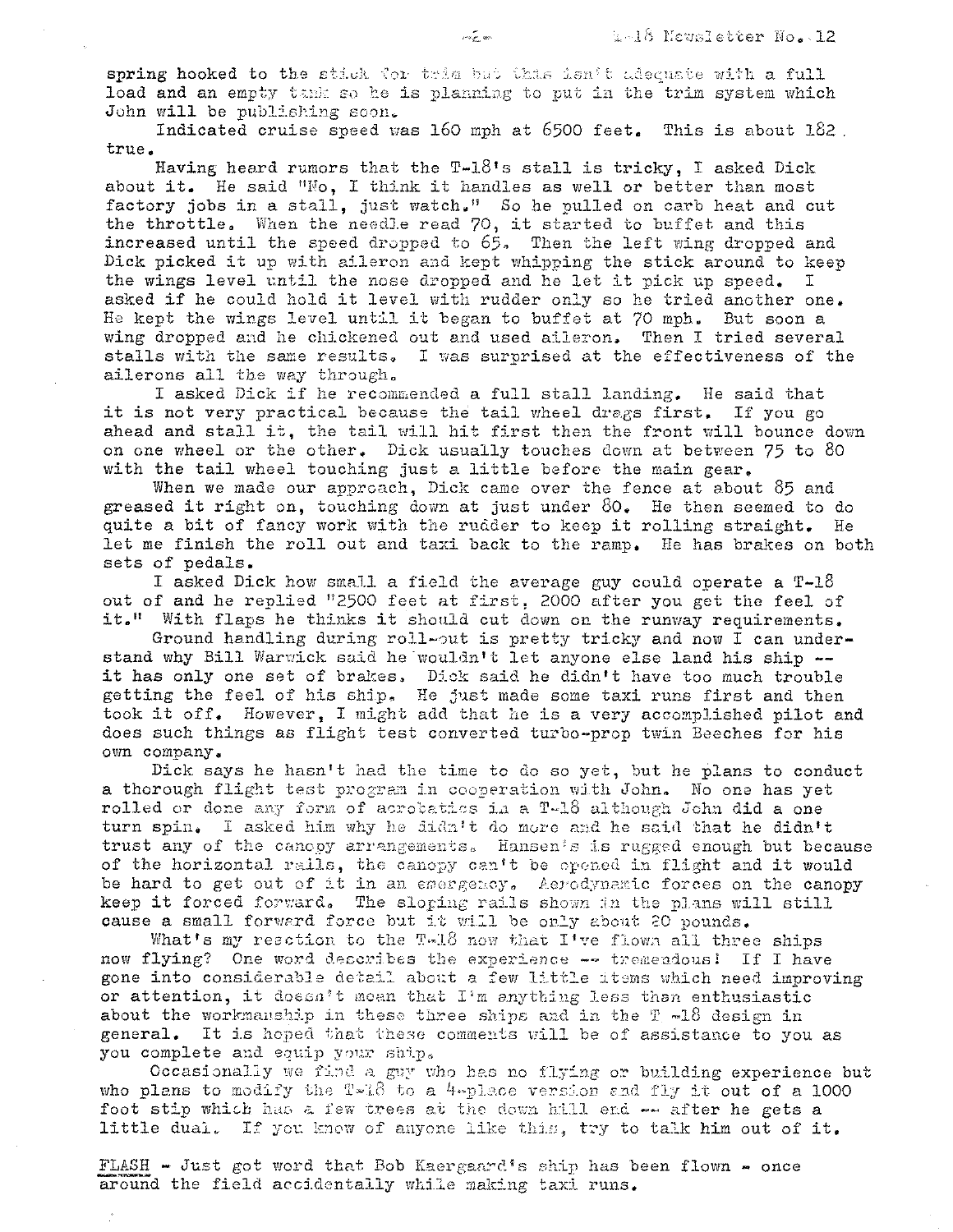Wing Fittings - Some people have complained about the amount of machine work connected with the inner whap (602) fibrically violet says these were purposely designed to be used on a will press and band sure They are way over-designed so don't worty about holding cless tolerances except on the main pin hole. Drill through the corners to establish a nice radius, then saw to shape and file out the scratches.

Mandatory Bulleting - The following bulletins are recommended on all T-18's. 1. Fuselage skin Stiffener - Add a stiffener to the side skin at the upper front corner of the main spar cut out. Material is 0.063" thick 2024 T4 sheet. See sketch.

2. Fuel Tank Supcort - It is necessary to provide a stess carry-through from the 528 tank support to the dash. This can be accomplished by making an angle bracket from 0.063" extrusion or bent up from sheet stock. Attach to the dash with two 1/8" rivets and to 528-2 with two rivets. Extend the 528-4 all the way to the dash. Make the 528-4 stiffener  $12$ " long.

Tail Spring Attachment - Two failures have occurred at the front tail  $\mathbf{3}$ . spring attachment point. In one case, the 591 bracket cracked from fatigue and the other was a broken  $1/4$ " attachment bolt. Change the 591 to one with the same dimensions made from 0.090 4130 stock and change the bolt and plate nut from  $1/4$ " to  $5/16$ ".

4. Counterbalance - Eliminate the 626 counterbalance weights. Redline airspeed can now be raised to 200 mph IAS.

Seat Attachments - Why is an angle shown on the side of the tunnel for a seat attachment but none on the skin? The tunnel drawing was made later and John added the angle to provide a low seat support when a seat type chute is used. One should also be put on the skin. A piece of 3/8" plywood can be inserted when a chute is used. The regular seat can be attached to the  $1 \times 1$  angles.

Safety Belt Attachments - Drill a hole through the skin and the  $1 \times 1$  angle and attach outside belt with a bolt. Inside belt is secured with a bolt through the angle on the tunnel. Shoulder harness can be attached to a plate riveted to the top bulkhead behind the seat.

Main Gear - I was surprised to find that John's gear without wheels and  $\overline{ax}$ les weighs 48 to 49 pounds. My gear as described in NL #11 weighs  $37.5$  lbs.

More Drawings - How many more? John says he will probably end up with 200. He initially figured on about 30 to 40. The lofting drawing of the canopy has been completed and sent to those who are going to tool up to make canopies. Since the average homebuilder is not equipped for this type of work, this drawing will not be sent to everyone. If you really need one, write to John. The other canopy drawings are nearly complete and will be mailed out soon. John says his twin Beech conversion work is now completed so he will get busy on the fuselage drawings which cut off the hump under the canopy. The baggage compartment will have provisions for two jump seats with a 100 pound total limit. Frames 598 and 571 will be changed. Other drawings will show details on cowling, carb heat box and exhaust system.

Gear Fairings - Dick Hansen's main gear leg fairings are mighty nice. They are made of aluminum sheet wrapped around and riveted at the trailing edge. They are attached with two clamps which clamp to the gear leg at top and bottom. Each clamp has two  $1/4$ <sup>11</sup> long pieces of rod welded to it 180° apart which stick out through slots in the fairing. The fairing is thus just floating on the leg. It works perfectly with no tendancy to crack or buckle.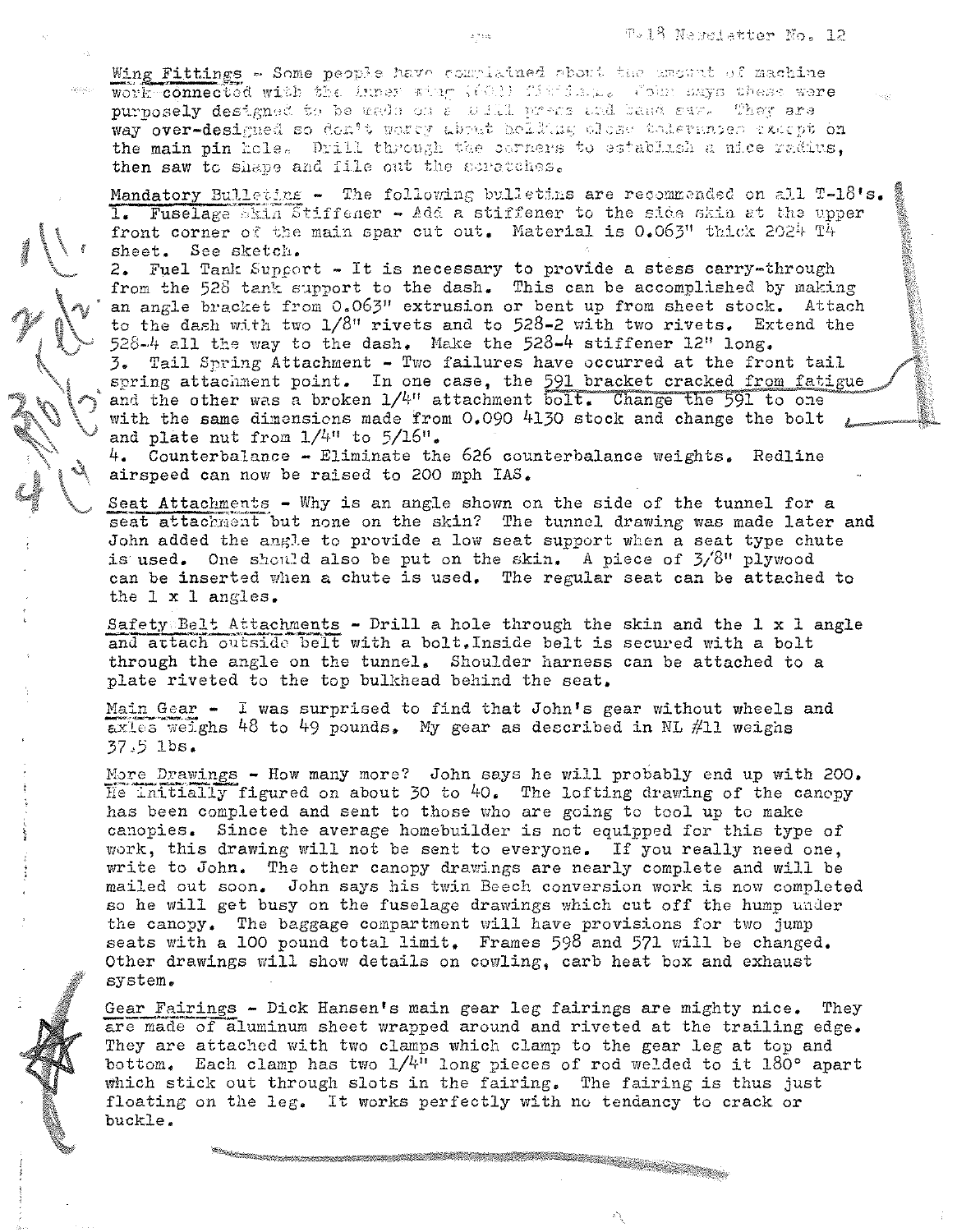Engines - A few 125 hp GPU engines have become available again. If you can find one, better grab it quickly for they won't last long. If you are planning to buy a new crankshaft it might help to know that John just bought one and found the price had increased slightly - from \$350. to  $$450$ . That's right, for a crankshaft!

Roll-over Bars - If you want to save 2 pounds and have better compass operation, use an aluminum roll-over bar. Rudy Adler, 13503 Cheltenham Dr., Sherman Oaks, Calif., makes them for \$55.

Welding Aluminum - John says that  $6061$  aluminum welds very nicely but the secret is to use hydrogen gas instead of acetylene. The hydrogen burns with less heat than acetylene but it is sufficient for aluminum. The main thing is that it burns much cleaner than acetylene. Of course, flux must be used.

Making Fiberglas Tips - Fiberglas parts can be molded in one of two ways. with a male mold or a female mold. At first glance, the novice might think that it is much easier to use a male mold since it eliminates one step in the process. If you don't care about the appearance of the finished product, this is probably true. However, if you want a nice smooth finished product, it will take considerably longer to finish off a part made on a male mold than to make a female mold. I have never seen a finished part made on a male mold which looked really smooth although it might be possible with enough effort. So, when I made my fiberglas wing tips for the  $T-18$ I used a female mold.

The first step with any fiberglas molding process and by far the most time consuming, is to make a pattern of the part. There are a number of ways to go about making apattern and the builder will usually select the one which best suits his circumstances. The pattern can be made from soft wood, styrofoam, balsa, or plaster. I chose plaster for the wing tips since it is very inexpensive and yet fairly easy to shape. We have made patterns for nose cowlings, wheel pants and tail tips from soft pine but this really takes a lot of whittling - about one month for a SkyCoupe nose cowling for instance.

If styrofoam is used, it must be coated with a material which will seal it from the resin. Otherwise the resin will destroy **it.** The cost of styrofoam in this area is completely prohibitive.

White gauging plaster works very well and costs about  $$1.50$  for a 50 lb bag. Mix it with nothing but water  $-$  no sand since it would make it difficult to shape. Don't add too much water or the plaster will become too soft.

To establish the rough shape of the finished part, it is advisable to build a framework from cardboard or plywood. For the wing tips, cut out spanwise formers from 1/4" plywood, cut out a notch in each and mount them on a 1" x 3" board which serves as a backbone. The more formers, the less guesswork in establishing the correct shape. Cut out a  $1/4$ " plywood, rib conforming to the wing profile and attach the skeleton to **it.** Set this framework on a piece of aluminum or waxed paper and slap on the plaster. The formers should be slightly smaller than the finished wing tip dimension so they can be covered with about a  $1/4$ <sup>11</sup> layer of plaster. Sanding and finishing a surface composed of materials of different hardness is very difficult.

The handiest tool I found for shaping plaster is a body rasp, called a "Vixen," used in auto body shops. It is slightly flexible and the cutting surfaces are in the shape of smooth semicircles. It cleans very easily and makes no scratches. I consider it a must for shaping plaster. Very little finish sanding is required. If plaster is allowed to cure for about a week it files better.